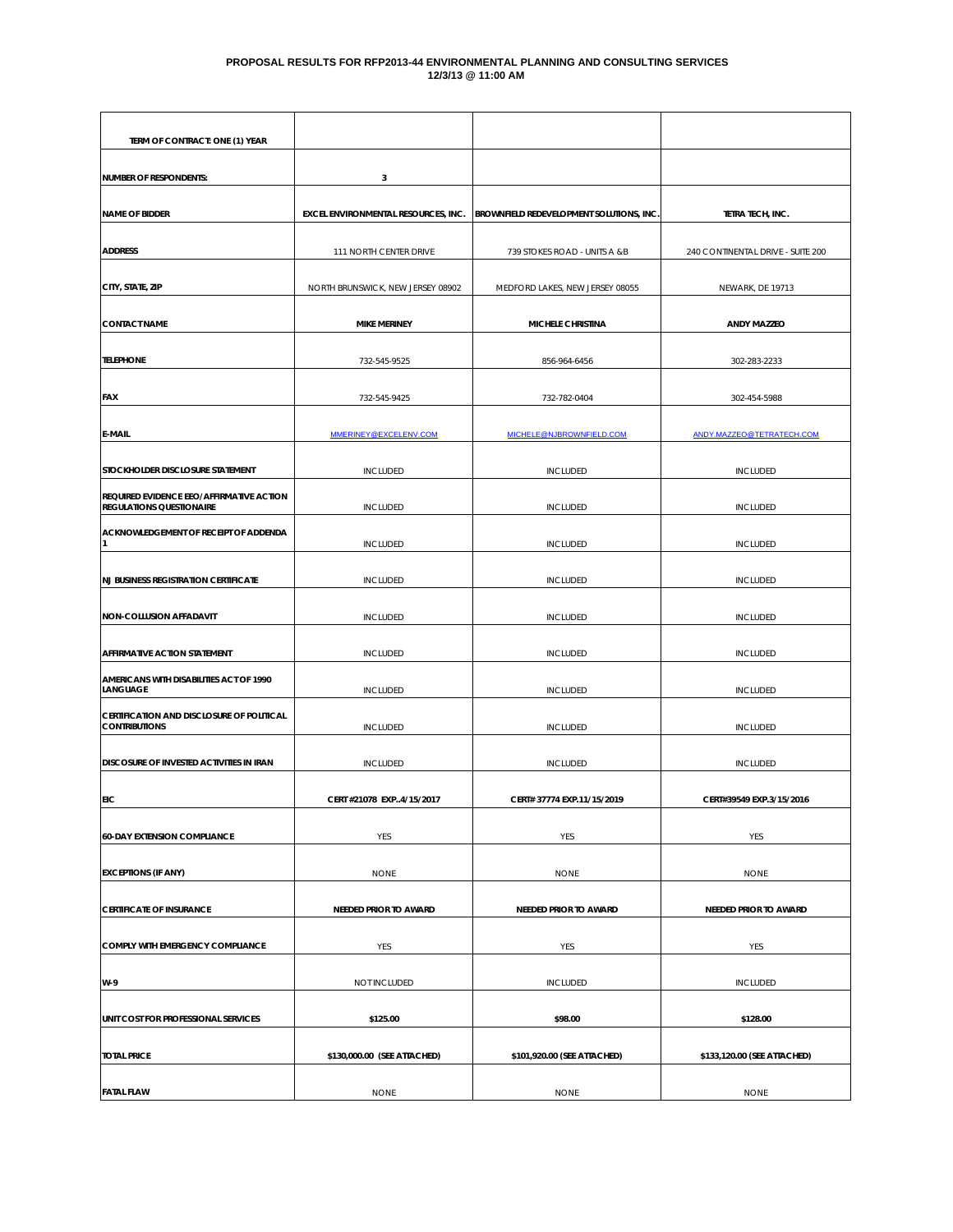# **Price Form** City of Trenton Professional Environmental Planning Services

| <u> FASK</u>                                                                      | Unit Cost $(1)$ | Units/Year (2) | <b>Total Cost</b>    |
|-----------------------------------------------------------------------------------|-----------------|----------------|----------------------|
| Professional Consulting Services $\frac{\cancel{B}}{\cancel{B}}$ 12.5 $\cdot$ 0.0 |                 | 1040           | \$ <u>130,000.00</u> |

- 1040 total labor hours based on 20 hours per week for 52 weeks (20x 52)  $(1)$
- $(2)$ Unit cost will be average total labor rate for all work conducted. For consultants utilizing multiple job fitles and/or billing rates, the unit cost is the average billing rate based on the workscope provided. Aftach labor rate table for multiple job titles. Attach breakdown of estimated units per job title (Project Manager, Planner, etc.)

NOTE: The City of Trenton reserves the right to award all, part, or none of the work associated with this Request for Proposals.

Excel Environmental Resources, Inc. Offeror:

 $12/2/13$ 

Date: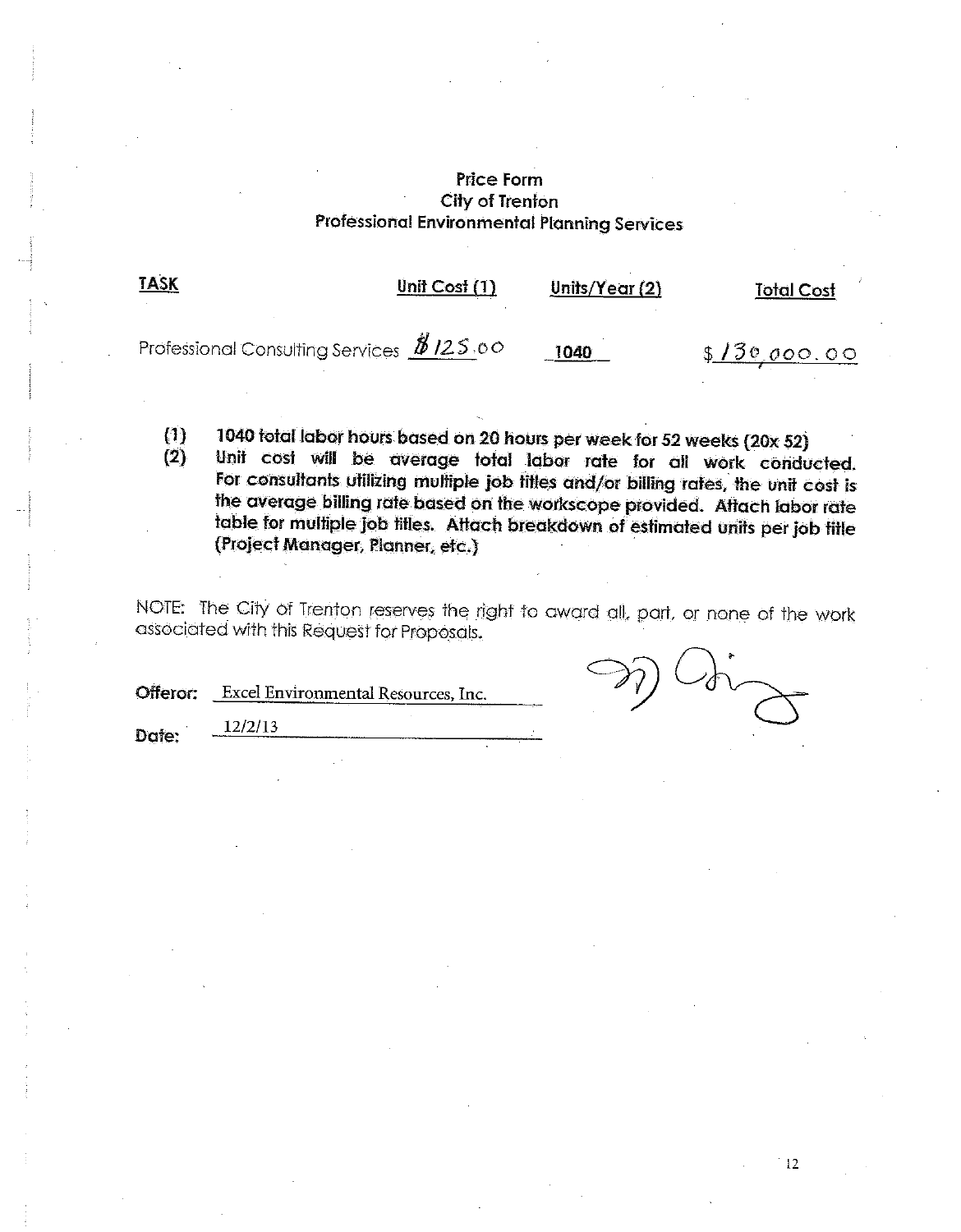# Environmental<br>Resources, Inc.

**111 North Center Drive** North Brunswick, NJ 08902 Phone: (732) 545-9525 Fax: (732) 545-9425

# **CITY OF TRENTON RATE SCHEDULE** (Effective through 12/31/14)

| Principal                                   | \$200.00 | /hour |
|---------------------------------------------|----------|-------|
| Project Director/Sr. Project Engineer       | \$200.00 | /hour |
| Sr. Project Manager                         | \$175.00 | /hour |
| Sr. Remediation Site Manager                | \$150.00 | /hour |
| Project Manager III                         | \$150.00 | /hour |
| <b>Remediation Site Manager</b>             | \$125.00 | /hour |
| Sr. Engineer/Sr. Geologist                  | \$125.00 | /hour |
| Project Manager II.                         | \$125.00 | /hour |
| Sr. Project Geologist/Scientist/Engineer II | \$125.00 | /hour |
| Project Manager I                           | \$115.00 | /hour |
| Sr. Project Geologist/Scientist/Engineer I  | \$115.00 | /hour |
| <b>Assistant Project Manager</b>            | \$105.00 | /hour |
| Project Geologist/Scientist/Engineer II     | \$105.00 | /hour |
| Project Geologist/Scientist/Engineer I      | \$95.00  | /hour |
| <b>Field Supervisor</b>                     | \$95.00  | /hour |
| <b>Chief Financial Analyst</b>              | \$95.00  | /hour |
| Staff Geologist/Scientist/Engineer II       | \$85.00  | /hour |
| Staff Geologist/Scientist/Engineer I        | \$75.00  | /hour |
| CAD Operator                                | \$75.00  | /hour |
| Administrative Assistant/Technician         | \$75.00  | /hour |

### Materials, Equipment & Travel Expenses

1. Outside services subcontracted by Excel, including subcontracted drilling and analytical services, will be billed at cost plus 15% to cover environmental insurance and other surcharges.

2. Mileage will be billed from the Excel Environmental Resources office to the site location at the IRS Standard mileage rate for businesses which is \$0.565/mile for 2013.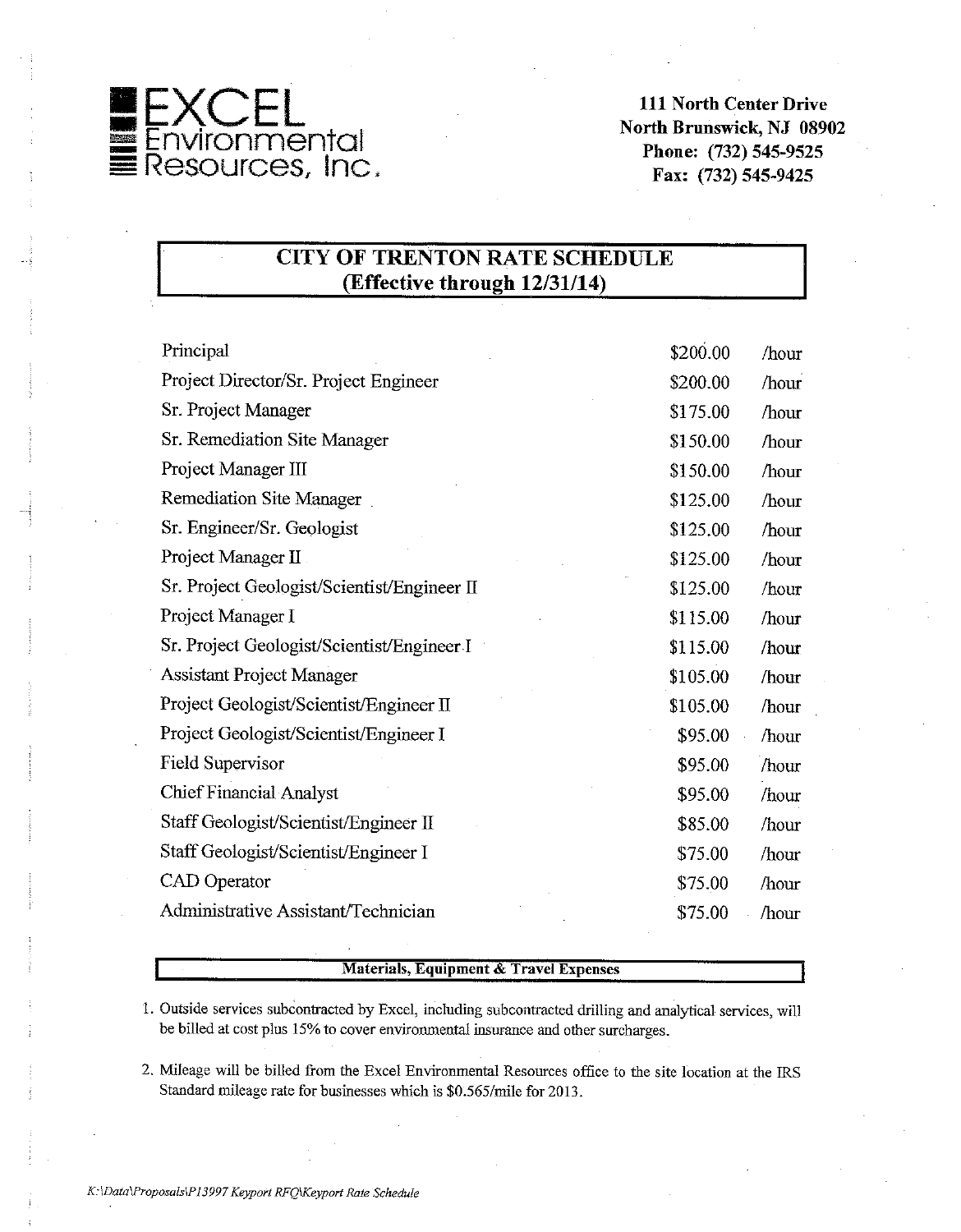| $\mathsf{T}$ ota $\bar{\mathsf{I}}$ | Specific Brownfield Work<br>Non-EPA eligible Assunpink<br>Greenway work (ie, HUD<br>grant management) |      |          |  |
|-------------------------------------|-------------------------------------------------------------------------------------------------------|------|----------|--|
|                                     |                                                                                                       | 1040 | \$101920 |  |

# BRS'S BUSINESS ENTITY DISCLOSURE CERTIFICATION

BRS adheres to the requirements associated with the Non-Fair and Open Contracts law. BRS does not make any political contributions to any unit of local government. Attachment 11 contains completed Stockholder Disclosure Certification forms. Attachment 12 contains a completed Affidavit of Local Contributions form and Attachment 13 contains a Certification and Political Contribution Disclosure form.

Other forms required to be submitted with this proposal can be found in the Attachments to include Disclosure of Investment Activities in Iran, Affirmative Action Statement and Mandatory Language, Americans with Disabilities Act Non-Collusion Acknowledgement of Receipt of Addenda. Affidavit, W-9 Form, and the



SYN FRIDRICH IN HOLE ING 739 Stokes Roed, Units A & B, Medford, NJ 08035

1 (856) 964-6456 | 1712) 782-0404

PO Box 2293, Madford Lakes, NJ 08055 niforsom the id.com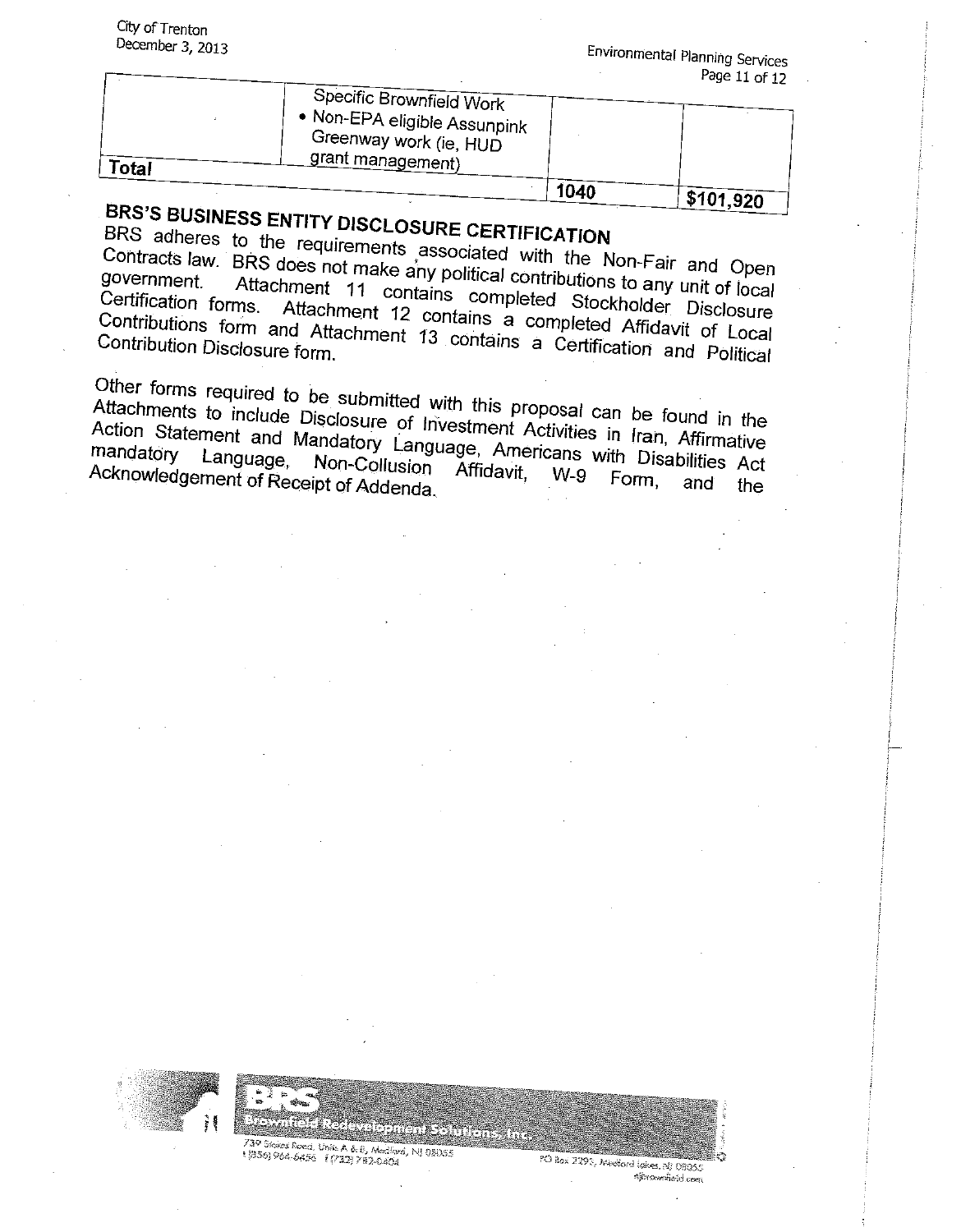# **Price Form City of Trenton Professional Environmental Planning Services**

| TASK                                    | Unit Cost Units/yr 1 |      | <b>Total Cost</b> |
|-----------------------------------------|----------------------|------|-------------------|
| <b>Professional Consulting Services</b> | \$98                 | 1040 | \$101.920         |

# **BRS'S COST ESTIMATE ASSUMPTIONS**

- 1. This project period is one year. This proposal assumes man-hours per task as outlined in the cost proposal. Activities conducted beyond the contracted man-hours will constitute a contractual out of scope. The City of Trenton will only be invoiced for actual hours worked.
- 2. BRS's hourly rate will remain the same for performance period of the contract and will not be subject to increase during this time.
- 3. This Agreement may be modified with the mutual consent of both parties. All modifications must be made in writing and must be signed by authorized representatives of the City of Trenton and BRS.
- 4. The obligation to provide services under this Agreement may be terminated by either party upon five days written notice. In the event of termination, BRS will be paid for all services rendered and reimbursable expenses incurred to the date of the termination.
- 3. BRS shall be entitled to use, for promotional purposes, Trenton's name, a general description of the services performed, and a general description of the project, unless requested by the City of Trenton not to do so.
- 4. BRS will generate project invoices on a monthly basis. Payment is due upon receipt of invoice. Invoices past due for 45 days or more may be subject to a 5% finance charge.



739 Siskos Road, Units A & B. Medford, NJ 08055 1956) 964-6456 | 1732) 782-0404

RD Bex 2293, Mediand Lakes, NJ 08033 niarowniek.com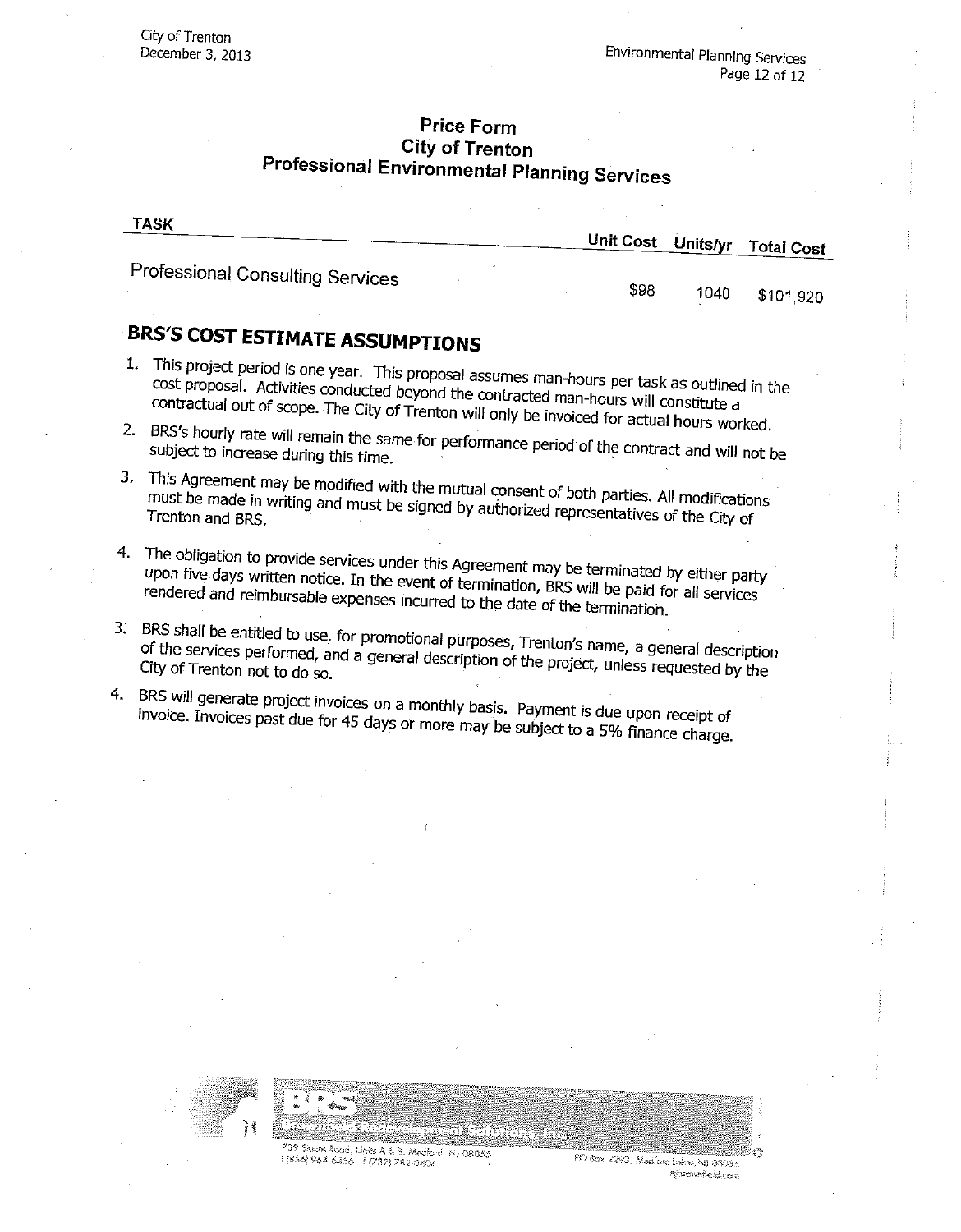| Position                       | <b>Estimated</b><br>number of<br>hours | Alternative<br><b>Hourly Rate</b> | Total                       |
|--------------------------------|----------------------------------------|-----------------------------------|-----------------------------|
| Principal                      | 450                                    | \$119.71                          |                             |
| <b>Staff Engineer</b>          | 500                                    | 105.63<br>S                       | \$53,869.50                 |
| Staff Environmental<br>Planner | 80                                     | 68.07<br>S                        | \$52,815.00<br>\$5,445.60   |
| Support Staff                  | 10                                     | 39.00                             |                             |
| Total                          | 1040                                   | n/a                               | S<br>390.00<br>\$112.520.00 |

BRS understands the need to track various projects separately in order to use different project-specific funding sources. As such, below is a projected breakdown by anticipated funding source, of the various project activities as outlined in the RFP.

| <b>Anticipated</b><br>$\frac{1}{2} \varphi = \frac{1}{2}$<br><b>Funding source</b> | <b>Activity</b>                                                                                                                                                                                                                                                                               | <b>Approximate</b><br>number of<br><b>Hours</b> | <b>Estimated</b><br>budget |
|------------------------------------------------------------------------------------|-----------------------------------------------------------------------------------------------------------------------------------------------------------------------------------------------------------------------------------------------------------------------------------------------|-------------------------------------------------|----------------------------|
| Work to be<br>completed under<br>existing BRS contract                             | · Better Environmental<br>Solutions for Trenton<br>· Storcella<br>• Federated Metals<br>· Additional EPA-eligible<br>assessment sites                                                                                                                                                         | n/a                                             | n/a                        |
| Scarpati EPA grant<br>Pattern Machine and<br>Foundry EPA grant<br>Clinton Commerce | · Scarpati site management<br>• Pattern Machine site and grant<br>management                                                                                                                                                                                                                  | 153<br>153                                      | \$15,000<br>\$15,000       |
| Center EPA Grant<br>DEP Lower<br><b>Assunpink Creek</b><br>CDBG/Capital            | <sup>e</sup> Clinton Commerce site and<br>grant management<br>• Broad and Warren Street<br><b>Culvert Daylighting</b>                                                                                                                                                                         | 153<br>245                                      | \$15,000<br>\$24,000       |
|                                                                                    | · Grant Applications, Award<br>Acceptance, Grant<br>Management and Reporting<br>• Brownfields Financing<br>Assistance<br>• Enterprise Avenue /<br>Floodprone Properties Project<br>Management<br>• Brownfields Site Marketing<br>• Outreach<br>• Urban Agriculture<br>• Non-EPA eligible Site | 336                                             | \$32,920                   |



**Architect recive outen columns** 

739 Stocker Rock, Units A.R. B. Marchard, NJ 08055<br>1856) 964-6456 1 (732) 782-0404

PO Bax 2253, Mediard Islas, NJ 08055 adorounded com

r.

t ma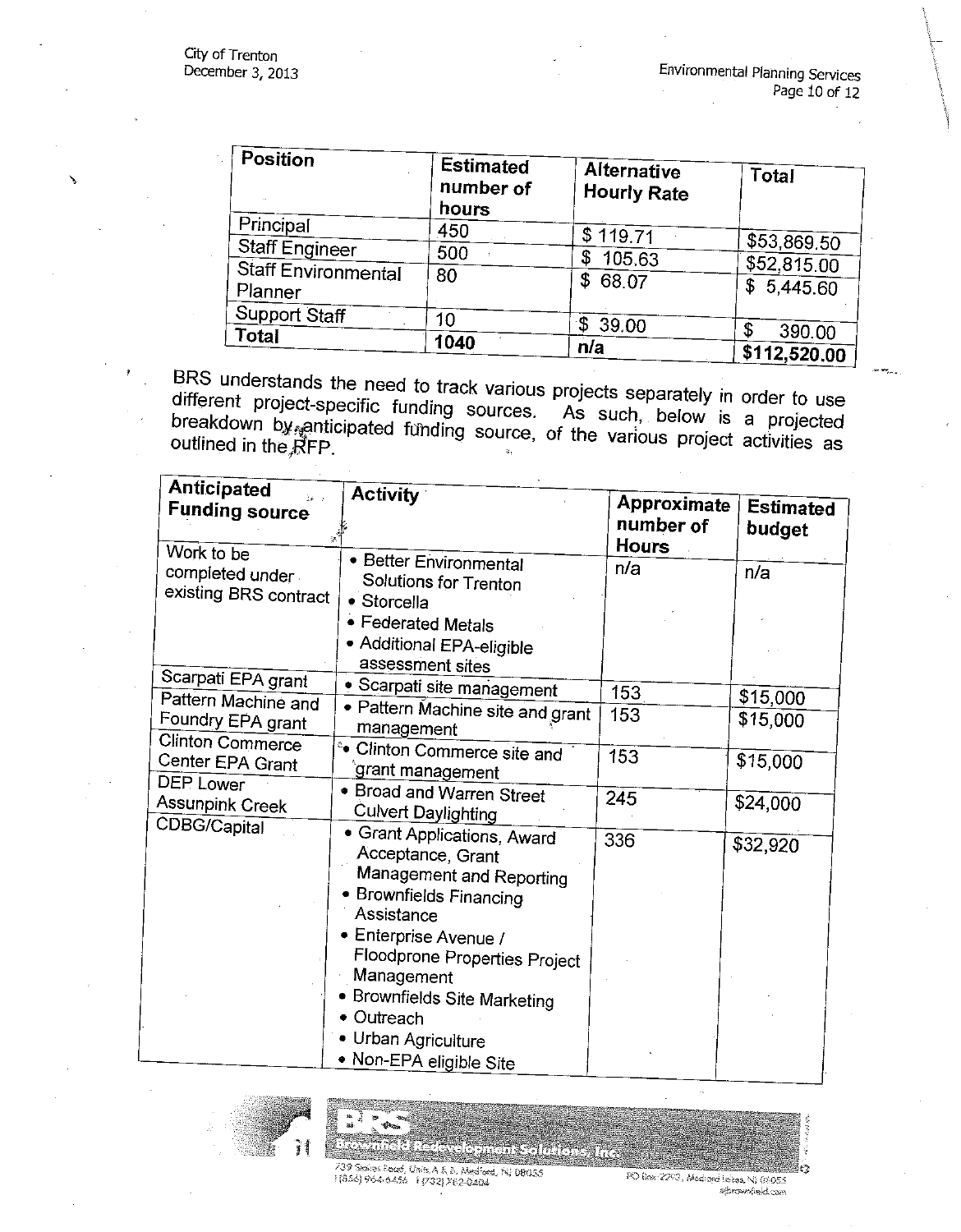# **Price Form** City of Trenton **Professional Environmental Planning Services**

| <b>TASK</b>                               | Unit $Cost(1)$<br>$\cdots$ | Units/Year (2) | <b>Total Cost</b> |
|-------------------------------------------|----------------------------|----------------|-------------------|
| Professional Consulting Services \$128.00 |                            | 1040           | \$133,120.00      |

1040 total labor hours based on 20 hours per week for 52 weeks (20x 52)  $(1)$ 

 $(2)$ Unit cost will be average total labor rate for all work conducted. For consultants utilizing multiple job titles and/or billing rates, the unit cost is the average billing rate based on the workscope provided. Attach labor rate table for multiple job titles. Attach breakdown of estimated units per job title (Project Manager, Planner, etc.)

NOTE: The City of Trenton reserves the right to award all, part, or none of the work associated with this Request for Proposals.

| Offeror: | Tetra Tech, Inc. |  |
|----------|------------------|--|
|          |                  |  |
| Date:    | December 3, 2013 |  |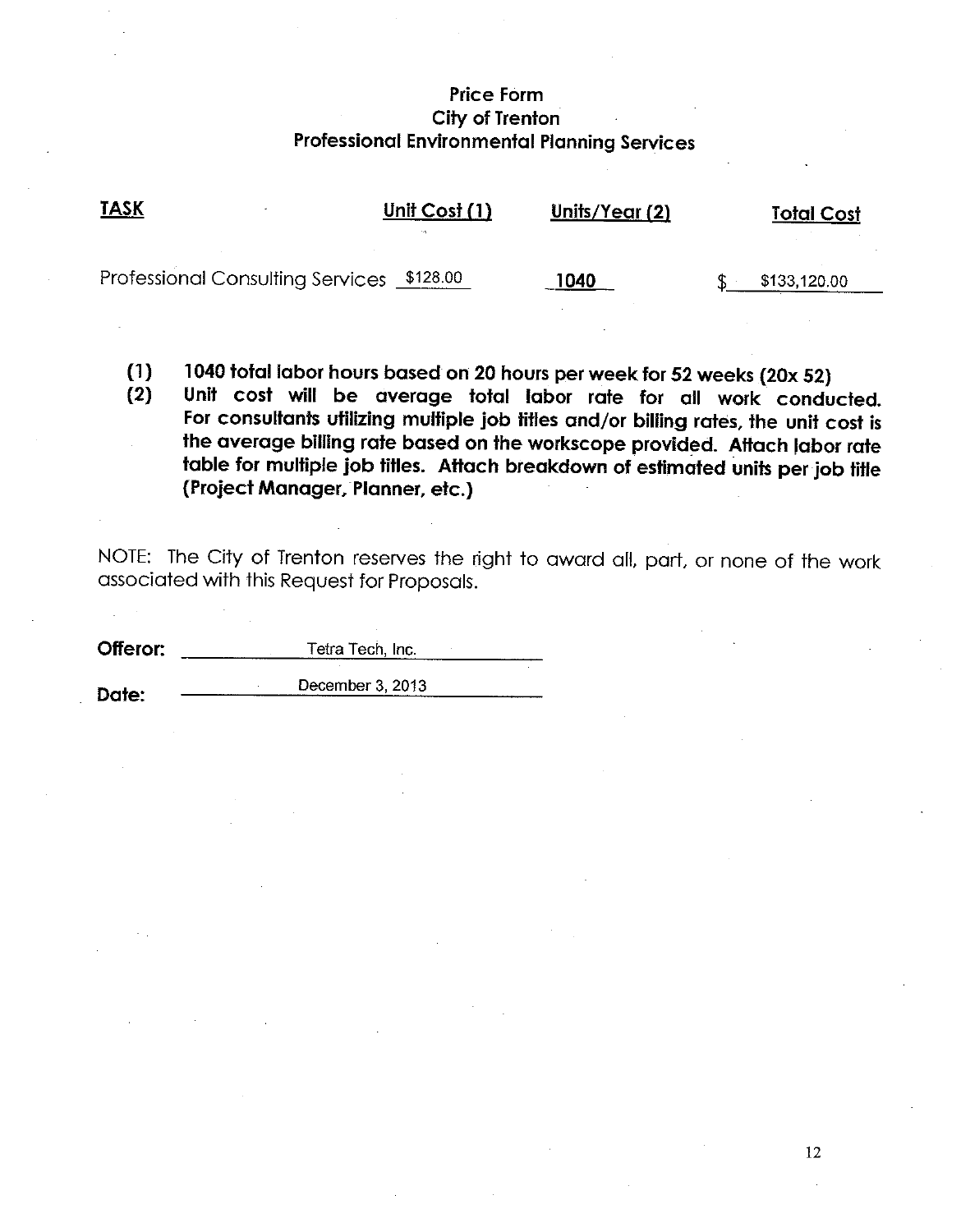#### **REQUEST FOR PROPOSALS RESPONSE CITY OF TRENTON, NEW JERSEY** PROFESSIONAL ENVIRONMENTAL PLANNING AND CONSULTING SERVICES RFP 2013-44

| Proposed Rate Schedule RFP 2013-43 |                                                           |                    |  |
|------------------------------------|-----------------------------------------------------------|--------------------|--|
| <b>MANE</b>                        | <b>EXCURDER ROLE</b>                                      | <b>PARTICIPATE</b> |  |
| Casey Grabowski                    | Site Assessment                                           | \$100/hr.          |  |
| Charles Hill                       | Housing, Workforce, Outreach,<br><b>Grant Procurement</b> | \$110/hr.          |  |
| Tracey Vernon                      | Brownfields, Land Use<br>$\infty$                         | \$110/hr.          |  |

# REQUIRED PROPOSAL FORMS AND DISCLOSURES

Per the requirements to this request for proposals, included hereafter are the required forms to accompany Tetra Tech's submission:

Completed Price Form  $\bullet$ 

 $\hat{f}$  ,

- Acknowledgement of Receipt of Addenda  $\bullet$
- Stockholder Disclosure Ġ
- **Affirmative Action Statement**  $\bullet$
- Affirmative Action Mandatory Language ia.
- Americans with Disabilities Act Mandatory Language  $\bullet$
- Acknowledgement of Addenda , ó
- Non-Collusion Affidavit  $\bullet$
- Certification and Disclosure of Political Contributions ø
- Disclosure of Invested Activities in Iran